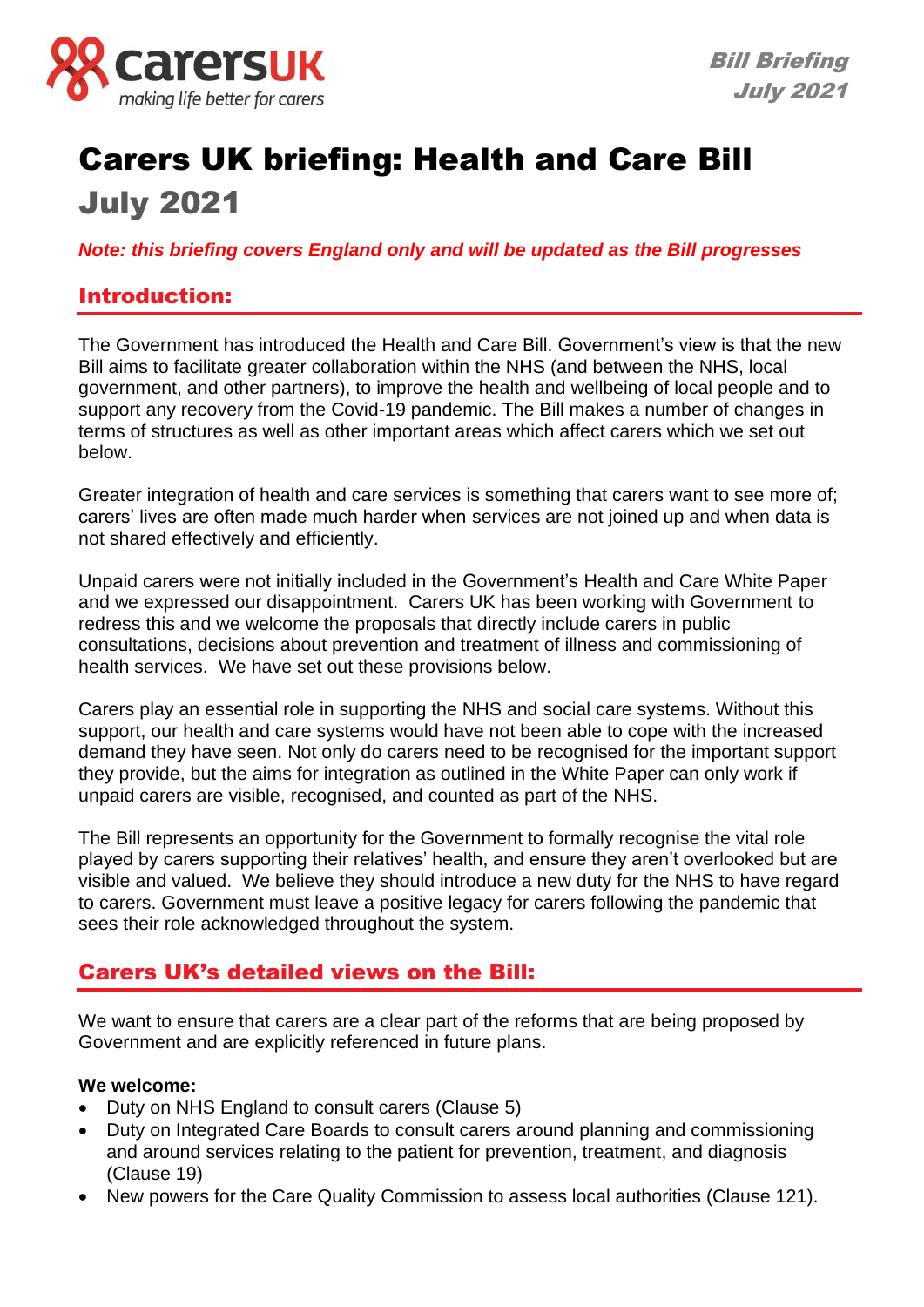

Bill Briefing July 2021

### **Carers UK is concerned about:**

- The Bill undermines carers' rights in relation to hospital discharge (Clause 78) removing a key element of their rights.
- There are no requirements to have carers or carers' representatives on either the Integrated Care Board or the Integrated Care Partnership (Clause 13).

### **Clarification is needed:**

- To ensure that the definition of carers includes young carers and parent carers.
- That the people that the Integrated Care Board (ICB) have responsibility for, also extend to carers.

### **Areas that need strengthening in the Bill**

- To place a duty on the NHS to have regard to carers and to promote their health and wellbeing – this goes beyond a duty to consult and involve but makes carers' a specific group who must be considered in terms of their own needs.
- To strengthen the planning and delivery of carers' breaks and carers' rights to a break.
- Consistent references to carers e.g., in the promotion of the NHS Constitution.

### Areas of the Bill we welcome:

### **Consultation duties to include an explicit reference to carers, Clause 5 Public involvement and Clause 19 General Duties for ICB's**

Carers and people who use care services bring particular experience and having a nonspecific consultation duty misses out the very specific contribution and experience of carers to the NHS.

There is a new duty on NHS England to involve and consult carers as part of public involvement (Clause 5). This is long overdue and where NHS England must involve and consult patients, they must now also include carers where services are being or will be provided. Taking carers' views on board also ensures that they will be included for commissioning highly specialised services and the other commissioning functions of NHS England. Carers UK hopes that this will prevent situations where NHS England has failed to include carers properly in consultations or guidance e.g., Discharge to Assess guidance, where carers were not included in two versions of published guidance.

There are new duties on Integrated Care Boards (ICBs) to consult and involve carers (Clause 19). This includes two provisions to ensure that ICBs consult and involve carers in the planning of commissioning arrangements, and secondly, in relation to any services related to diagnosis, treatment, or prevention in terms of the patient. These are vital measures to ensure that carers' views are taken on board, since they provide the bulk of care in the UK – equivalent to that of the NHS. This moves closer towards carers being considered equal partners in care.

Given that carers are part of and often responsible for the care of millions of patients and people who use care services in England, these measures help ensure that the system pays the appropriate level of attention to carers and their experiences. The experience of carers and people who use care services are essential to good integrated services.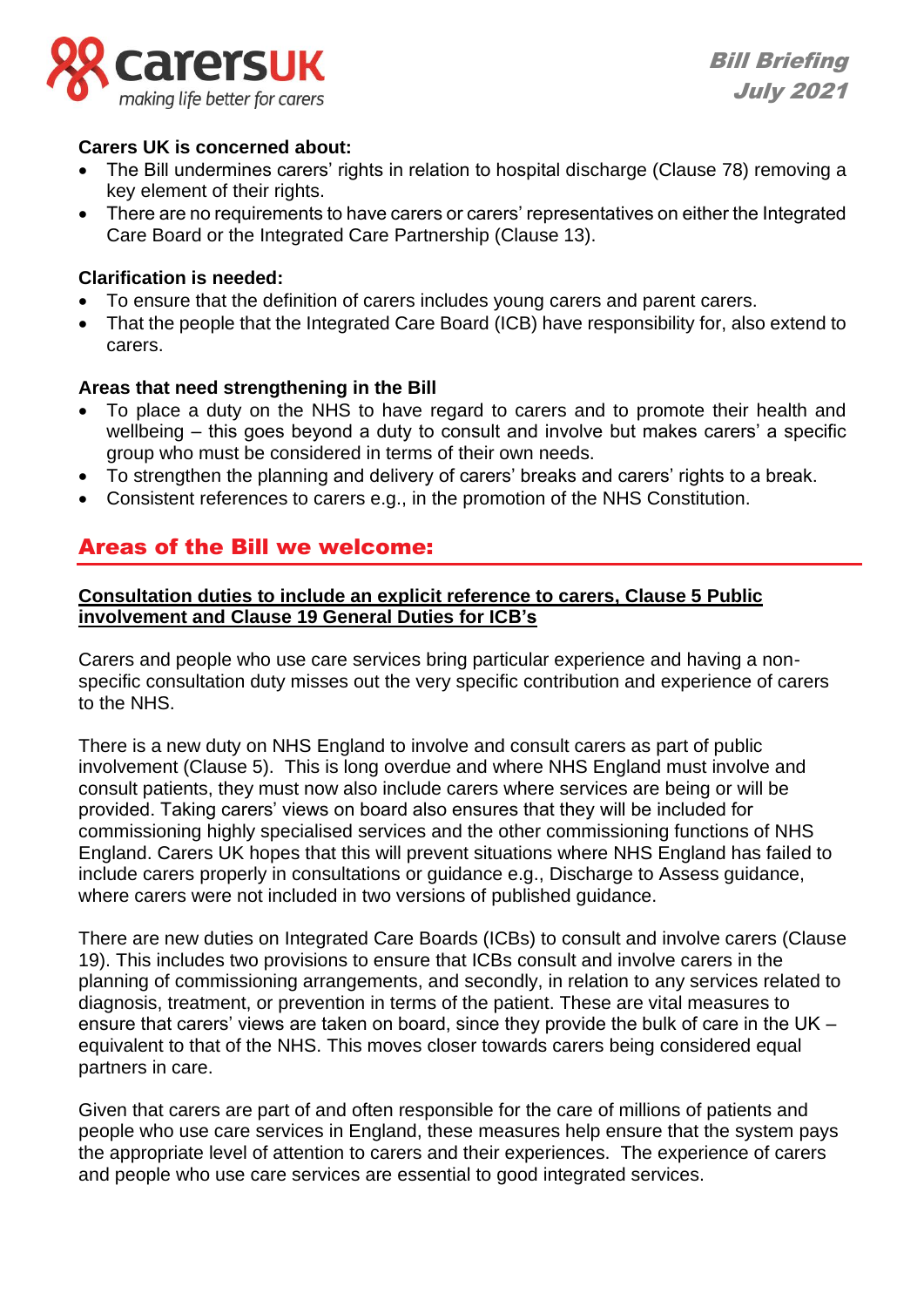

### Areas of the Bill we are concerned about:

### **Hospital Discharge, Clause 78 Hospital patients with care and support needs: repeals**

The Bill proposes updating the approach to hospital discharge by changing the legislative framework to enable a 'discharge to assess' model. This model includes enabling Care Act assessments to take place after an individual has been discharged from acute care. It removes the need to assess a patient at the point of hospital discharge by repealing the Community Care (Delayed Discharges, etc.) Act 2003 and Section 74 and Schedule 3 of the Care Act 2014 which has the same provisions. This removes carers' fundamental right to have a carer's assessment which includes consideration that services are provided to make sure that the patient is safe to discharge into their care. This is different to the Care Act 2014 rights that carers have and is very explicit.

Discharge from hospital following treatment can be a critical time for families, with many people finding they become unpaid carers overnight when their loved one comes home from hospital (or other healthcare settings). Prior research shows that carers are often not consulted before discharge of the person they care for: 26% of carers were not consulted about discharge and a third (33%) were only consulted at the last minute. <sup>1</sup> Even those who have been caring for a long time can face new and difficult challenges looking after someone who is recovering from an operation, as their needs for support may increase. It is crucial that families are prepared for this and that the right support is in place to help them cope.

To enact this 'discharge to assess' model, the government plans to repeal existing requirements to assess for care needs prior to hospital discharge, and the accompanying process of assessment and discharge notices.

Carers UK previously raised the important issue that the guidance did not include carers' rights during the process, so we are pleased that the update guidance published on the 5 July. While the updated guidance has addressed carers by the inclusion of two paragraphs referring to the Care Act 2014 Part 1 provisions, it does not replace the fact that other important rights of carers are being removed. Carers UK wants to see carers' rights maintained and not reduced.

We believe to remove this provision to ensure safe discharge would undermine carers' rights at a time when social care is extremely stretched and underfunded. The rights also confer a level of responsibility on the NHS to ensure that the patient is safe to discharge.

### **Care Quality Commission, Clause 121 Regulation of adult social care**

The Bill introduces a new duty for the Care Quality Commission (CQC) to review and make an assessment of the performance of English local authorities in their delivery of their adult social care functions under Part 1 of the Care Act 2014. **Carers UK welcomes the newly proposed powers for the CQC.**

We believe that the founding regulations of CQC need to be amended to explicitly reference carers, to ensure they do not just refer to people to who use services. This especially important as Part 1 of the Care Act 2014 includes duties on local authorities to promote carers wellbeing, and to carry out an assessment of their needs.

<sup>1</sup> Carers UK (2016) 'Pressure points: carers and the NHS'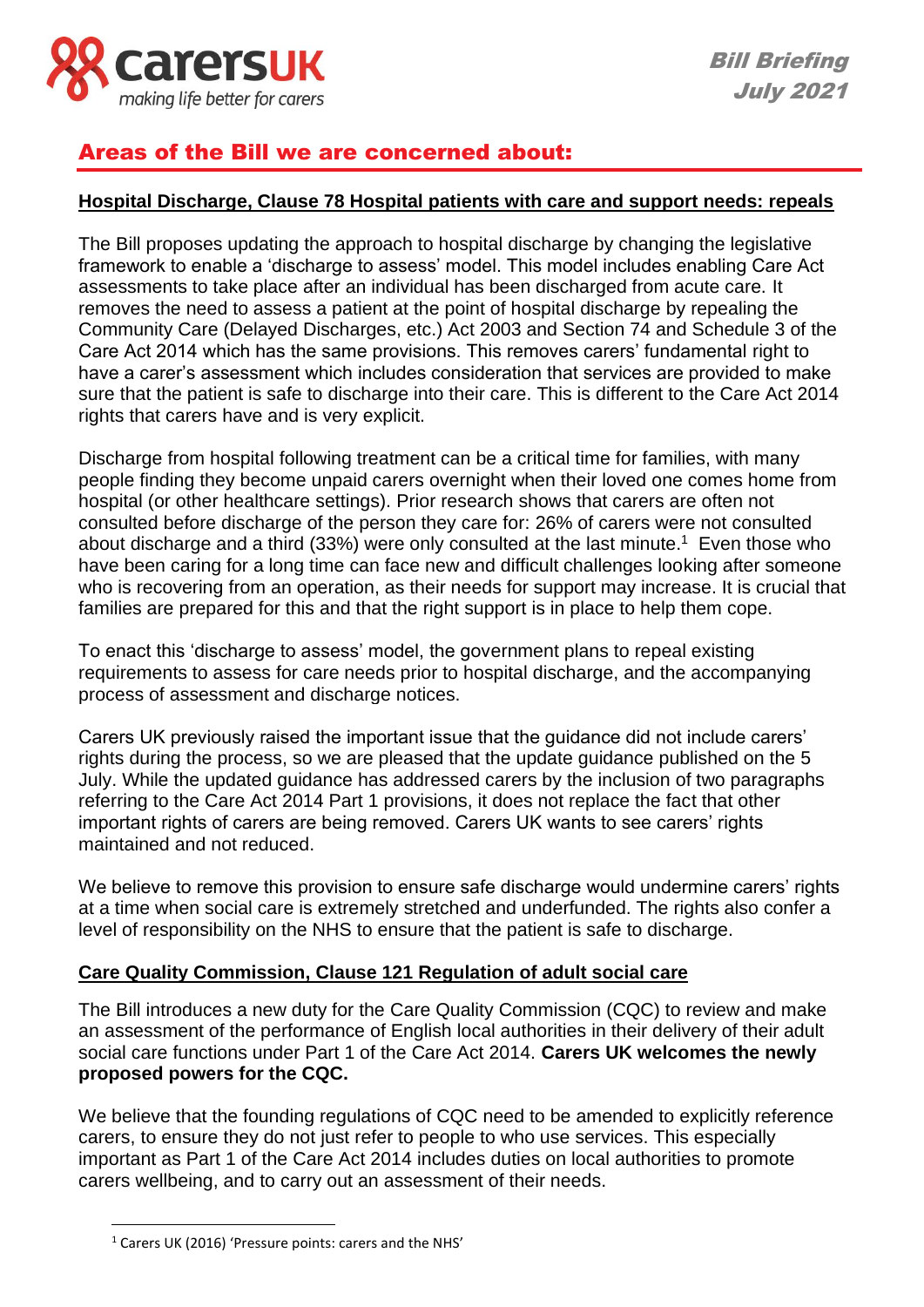

It is vital in the review and assessment of the performance of local authorities' delivery of adult social care functions includes a review of the support provided to and the assessment of the needs of carers in a local area.

### **Membership and constitution of ICBs (Clause 13)**

The Bill stipulates that ICBs must have a Chair and at least 3 ordinary members; one jointly nominated by NHS Trusts and NHS Foundation Trusts, one jointly nominated by persons who provide primary medical services, and one jointly nominated by local authorities. We are disappointed that including the experience of the voluntary and community sector, patients, people who use social services and carers will not be required for all ICBs. In designing and delivering health services it is vital that the experiences of the people using the services, and their carers, are included. We believe it is fundamental to ensure that carers or carers representatives, alongside the voluntary and community sector are members of all ICB's.

### Areas of the Bill that need to be clarified:

### **Definition of young carers and parent carers**

The Health and Care Bill does not define "carers". We are therefore assuming that, since the NHS is an all-age service, "carers" would include the same definition as the Care Act 2014, "parent carers" under the Children and Families Act 2014 and the Carers (Recognition and Services) Act 1995 and "young carers" under the same legislation. This needs to be clarified and clearly stated in statutory guidance, or on the face of the Bill. We are asking for this to be clarified.

### **Clarification about people for whom the ICB is responsible:**

The Bill is unclear about whether the ICB would have specific responsibilities towards carers and several provisions are linked to this. Carers UK will be seeking to clarify this further. Our belief is that the Bill, regulations and guidance need to clarify this point.

### Areas where the Bill could be strengthened:

### **Improving carers' health and wellbeing as well as outcomes for people who need health and care – introducing a duty to have regard to carers**

The NHS depends heavily on the role and input of people who care unpaid - usually family and friends, but also neighbours - in supporting people with long term conditions and disabilities in the community. 1.4 million people in the UK provide over 50 hours of unpaid care per week.<sup>2</sup> During the pandemic, the number of carers rose dramatically at one point as many as 13.6 million carers across the UK or one in four of the population.<sup>3</sup>

Carers health is often impacted by their caring role and they are twice as likely to have illhealth because of caring.<sup>4</sup> Carers often play numerous roles simultaneously; administering

<sup>&</sup>lt;sup>2</sup> Census 2011, figures for UK, published in Facts About Carers. Increased figures from Understanding Society suggests that this has increased since 2011 in Carers, Social Market Foundation, 2018 <sup>3</sup> Carers Week (2020) Carers Week Research 2020

<sup>4</sup>Carers UK (2019) Facts about Carers 2019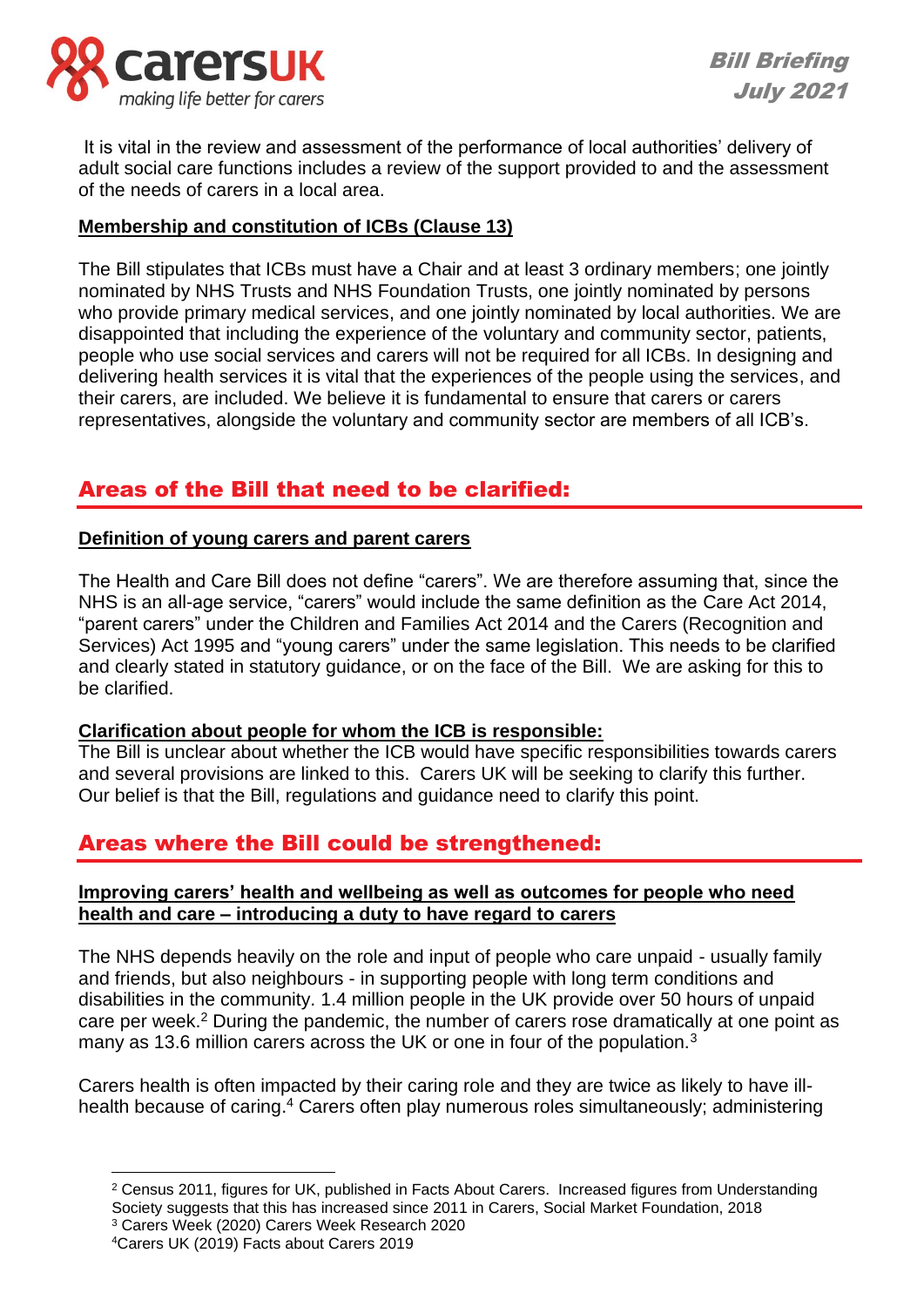

medication, supporting daily activities of life such as eating, drinking, dressing, moving, supervision and cognitive support, through to more complex specialised nursing care.

Whilst unpaid carers provide the bulk of care, and are often relied upon, they are not systematically identified, supported or included throughout the NHS. Good practice exists in certain areas, but this is neither systematic nor systemic throughout the NHS. This lack of recognition and support for carers hinders evaluation and measurements of effectiveness. Carer experience surveys are highly valuable measures and demonstrate that carers' experiences of accessing health and care services are either static or worsening.

NHS legislation currently does not have to have regard to carers own wellbeing explicitly, nor does it have to identify carers. This is not the case for social care, which treats carers equally in legislation alongside people who use services. Closer integration between health and social care means that one system recognises carers legally as an equal part, the other does not. For effective integration across the system to be achieved we believe that both the NHS and social care need to have a statutory duty to have regard to carers and to promote their wellbeing.

The lack of systematic identification and support for carers across the NHS has significant risks, including:

- Negative impact on carers' mental and physical health
- Carers having to cope with more complex conditions at home/in the relative's/friend's home
- For certain carers, significant risks to their ability to juggle work and care
- Increased direct health costs in the longer term
- Increased health inequalities
- Increased disparity in the social determinants of ill-health

### **We are therefore recommending that the Bill includes a duty on the NHS to have regard to carers and to promote their health and wellbeing.**

### **Carers Breaks**

We are concerned that currently there is insufficient supply of services to provide breaks to carers, and that many carers are not able to access the breaks they need to look after their health and wellbeing. Even before the pandemic carers were struggling to access meaningful breaks, with 44% of carers saying they did not get the breaks they needed. This situation has worsened during the pandemic, during which 72% of carers have not had any breaks; of those carers who did get breaks two thirds (66%) said they had fewer breaks or insufficient breaks to look after their physical and mental health<sup>5</sup>. Carers reported that they had on average, 25 hours of support per month over the past 18 months<sup>6</sup>.

Carers are reporting high levels of fatigue and stress after caring during the pandemic, with almost three quarters (74%) reporting feeling exhausted and worn out as a result of caring during the COVID-19 pandemic. Nearly two thirds (63%) are worried about continuing to care without a break.

<sup>5</sup> Carers Week, (2021) Breaks or Breakdown

<sup>6</sup> Carers Week, (2021) Breaks or Breakdown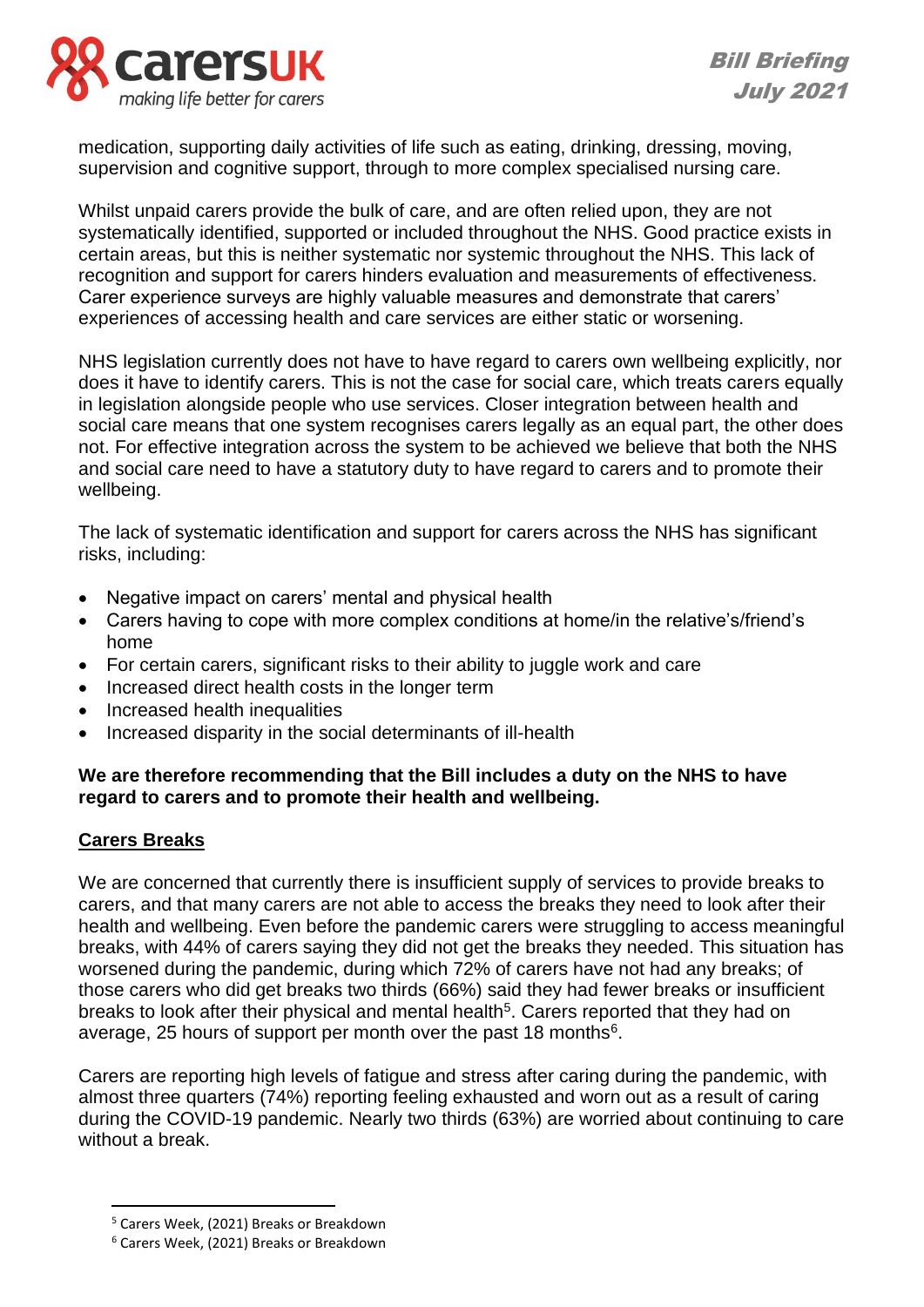

Carers access to breaks are essential to manage their own health and wellbeing and prevent carer breakdown. We believe the bill should introduce a requirement on health and social care to ensure the sufficiency of supply of carers breaks, and to give every carer a right to a break.

# What the Bill does overall explained and implications for carers and local services:

The Bill creates several different elements that will affect carers:

### **What is an Integrated Care Board?**

It creates an Integrated Care Board, essentially an NHS based organisation which will replace Clinical Commissioning Groups and most of their roles. The plan is to delegate more of NHS England's responsibilities to these ICBs over time, which is why the provisions to consult and involve carers are so important. This will mean that the consultation mechanisms carers are used to in local areas will change. The geography over which carers are consulted will also change. Government is planning to publish guidance on ICBs.

### **What is an Integrated Care Partnership?**

The Bill creates an Integrated Care Partnership which would include local authorities, the voluntary sector, and others, including the Integrated Care Boards. This is closer to the Integrated Care System as they are currently set up locally. This is where we would expect local carers' organisations and carers to be involved. There are currently no duties on the ICP to involve or consult carers. However, since the ICB and local authorities both have separate duties to consult carers, we would expect this to happen. Government is planning to publish guidance on ICPs. We would expect carers to be clearly included in this guidance and consultation clarified.

### **Duty on Integrated Care Boards to reduce inequalities**

This updates duties on CCGs to reduce inequalities in access to health services and outcomes from health services. Given the inequalities faced by carers, this could be used to work with ICBs to reduce these and improve carers' outcomes. Caring has also been declared a social determinant of health by Public Health England.

### **Duty on Integrated Care Boards to promote integration**

This provision looks at the ICB promoting integration with health services and social care services to improve quality and reduce inequalities as set out above. There is also a reference to housing.

### **Duty on the Integrated Care Board to publish a forward plan**

Each ICB has to publish a forward plan for the next 5 years at the start of each financial year. They must have regard to the local Health and Wellbeing Strategy and they must consult people for whom they have core responsibility and anyone else who may be prescribed. Carers UK is clarifying this point and how it fits with Clause 19. We would expect carers to be consulted on the Forward Plan.

### **New provisions around the NHS Mandate and how that affects carers**

Previously the Government had to make an annual Mandate to NHS England setting out what it wanted NHS England to achieve specifically in that year. In the past, the Mandate has set out an aspiration for CCGs to have systems in place for identifying carers but more recent mandates have been very COVID focussed, understandably. The Bill changes this annual